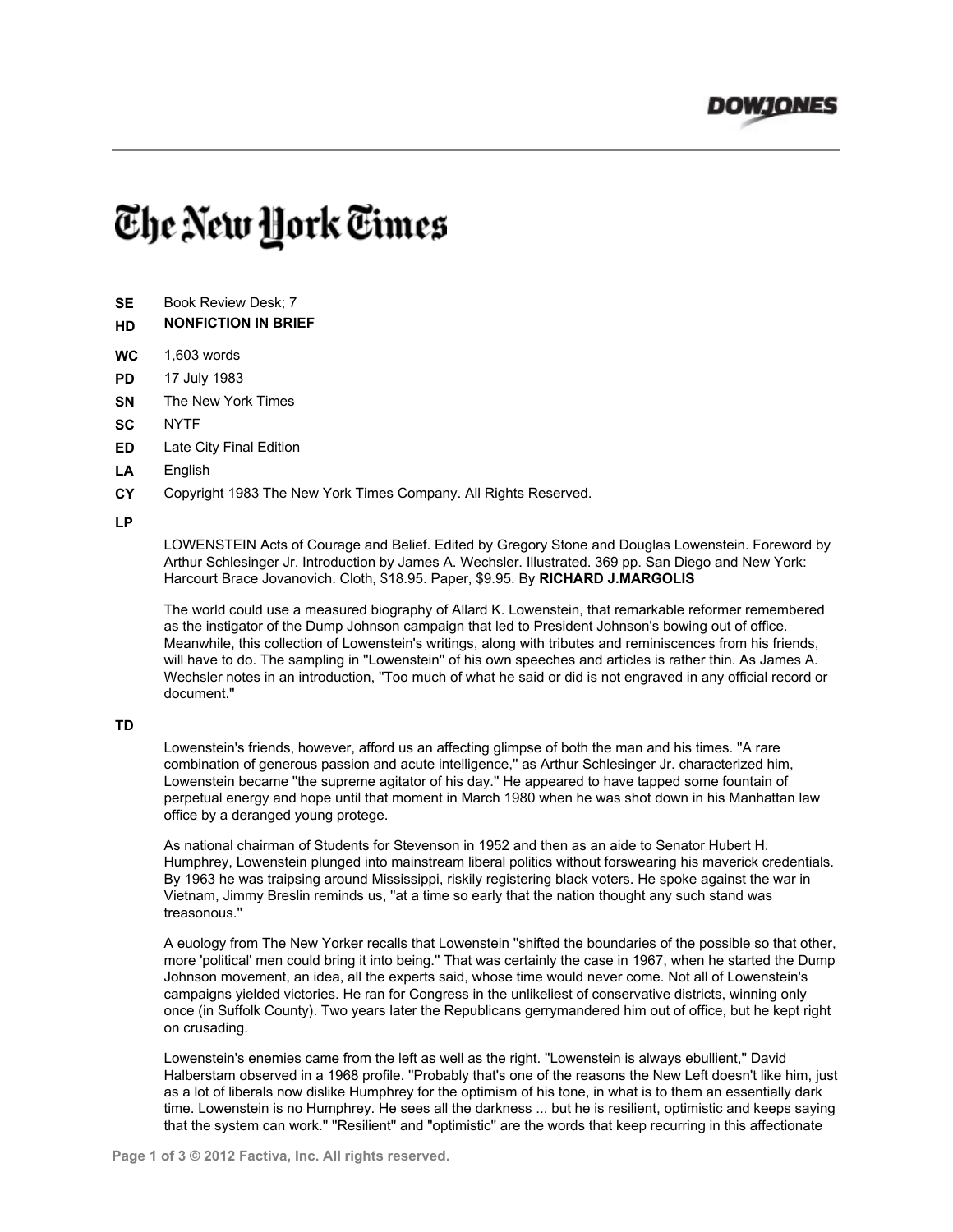anthology. GRUNCH OF GIANTS By R. Buckminster Fuller. 98 pp. New York: St. Martin's Press. \$8.95. By PETER ENGEL

No, the title of R. Buckminster Fuller's book, published shortly before his death, is not a misprint. ''Grunch'' stands for Gross Universal Cash Heist, a new addition to his many coinages. ''Tensegrity,'' ''synergetics'' and ''spaceship Earth'' have already found their way into at least some vocabularies as part of Fuller's effort to circumvent ordinary language. In his ''synergetic'' approach to life, the whole is greater than the sum of its parts, and each object or process must be regarded as part of an enormous system. A new way of thinking requires a new way of communicating, and so biological organisms are now ''locally interregenerative functions,'' weapons are ''killingry artifacts,'' and dollars are ''real-life support units.'' The last two are manipulated by an invisible army of ''soulless supranational giants,'' a conglomerate composed of the American legal system, the multinational oil companies and the military-industrial complex - in short, Grunch.

Once one has untangled the language, the point of ''Grunch of Giants'' seems to be this: Throughout history divisiveness has been caused by the struggle for limited resources. In our own era, technological advances have obviated the need for such a struggle; we have "scientifically and incontrovertibly" found that there is enough to support everyone. Selfishness persists only because of the misconception that there is not enough to go around. On the contrary, Fuller argues here, only by combining our diverse strengths and working synergetically can we defeat Grunch and create a ''worldover integrated techno-economic planetary society,'' a world state with a higher standard of living than ever before achieved by humankind.

There is a seductive appeal to Fuller's prophecy that technological change will constitute the world's first bloodless revolution. But in ''Grunch of Giants'' he amassed little new evidence to support the conclusion that we are moving inevitably toward a harmonious global state. Two of Fuller's earlier books, ''Operating Manual for Spaceship Earth'' and ''Critical Path'' (to which the present volume is a sequel), present the same case with somewhat greater cogency and lucidity, though his most original ideas are still contained in ''Synergetics.'' There, in the simpler domain of tensegrities and geodesic domes, Buckminster Fuller's innovative language conveys innovative ideas. In the more complex world of economics and politics, it does little more than obscure thoughts already clouded. PREVIEWS & PREMISES By Alvin Toffler. 230 pp. New York: William Morrow & Co. \$11.95. By MARTHA BAYLES

Alvin Toffler has written two international best sellers, "Future Shock" and "The Third Wave," and he travels extensively, lecturing and meeting with all kinds of people involved in technological and social change. Holding that traditional political ideologies are obsolete, he carries on an argument with both the right and, as in this book, the left. ''Previews & Premises'' grows out of interviews between Mr. Toffler and a publishing collective in Boston, the South End Press.

The author, who has appeared on innumerable panels and talk shows, fields questions cleverly, coming off as more imaginative and flexible than his questioners, especially on such subjects as the structure of the workplace, race relations and the likelihood of high tech development under centralized socialist planning. It is refreshing to watch him cut through some of the outmoded assumptions of the left - for example, that heads of corporations are pleased to see widespread unemployment.

Sometimes Mr. Toffler seems enamored of change to the point of being cavalier about the present and the lessons of the past. He looks forward to a time when political power will be decentralized, or ''demassified'' into a mosaic of competing regions and interest groups. Yet he does not explain how this competition is to be arbitrated or what his future society will substitute for centralized planning.

Since his questioners share his dislike of Western political institutions, they do not press him on this matter which is too bad, because politics is his area of greatest weakness. On one page he praises the Western democracies, particularly the United States, for being the only societies capable of adjusting to the technological revolution that they originated. On another page he sweepingly declares the obsolescence of these same political systems. The reader is left wondering how the new polity Mr. Toffler so vaguely envisions will cope with the social dislocation he so confidently predicts. SETTING THE TONE Essays and a Diary. By Ned Rorem. 383 pp. New York: Coward-McCann. \$18.95 By BARBARA SHULGASSER

Ned Rorem's ''Final Diary,'' it turns out, was not. To add to the Paris, New York and other editions, we now have "Setting the Tone," more entries from the recidivist diarist and several fine articles on musical subjects. Mr. Rorem, a Pulitzer Prize-winning composer, uses his diaries as a record of momentary observation intended for later release. ''I always hesitate to speak my own name, feeling somehow that I am dropping it,'' he writes. But hesitation is a long way from abstention, and Ned Rorem continues to be the author's favorite subject. Whereas in the past he quoted tributes to his good looks, now he observes the inexorable damage of time: ''Slim legs have turned skinny, though my shoulders remain good shaped.''